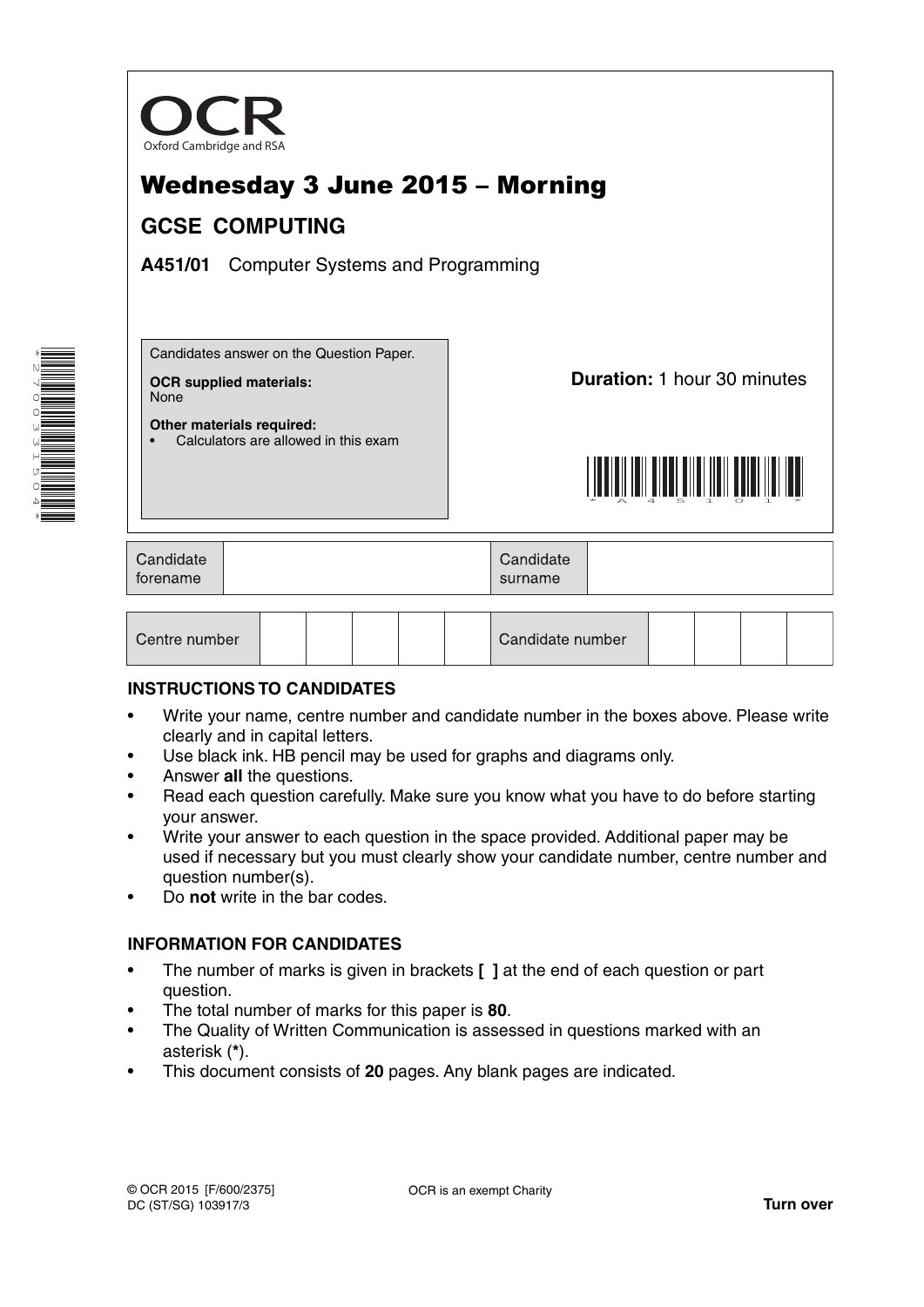# Answer **all** the questions.

**1** A typical smart phone is a computer system with input, output and storage devices.



State **one** input device, **one** output device and **one** secondary storage device that are built into a smart phone.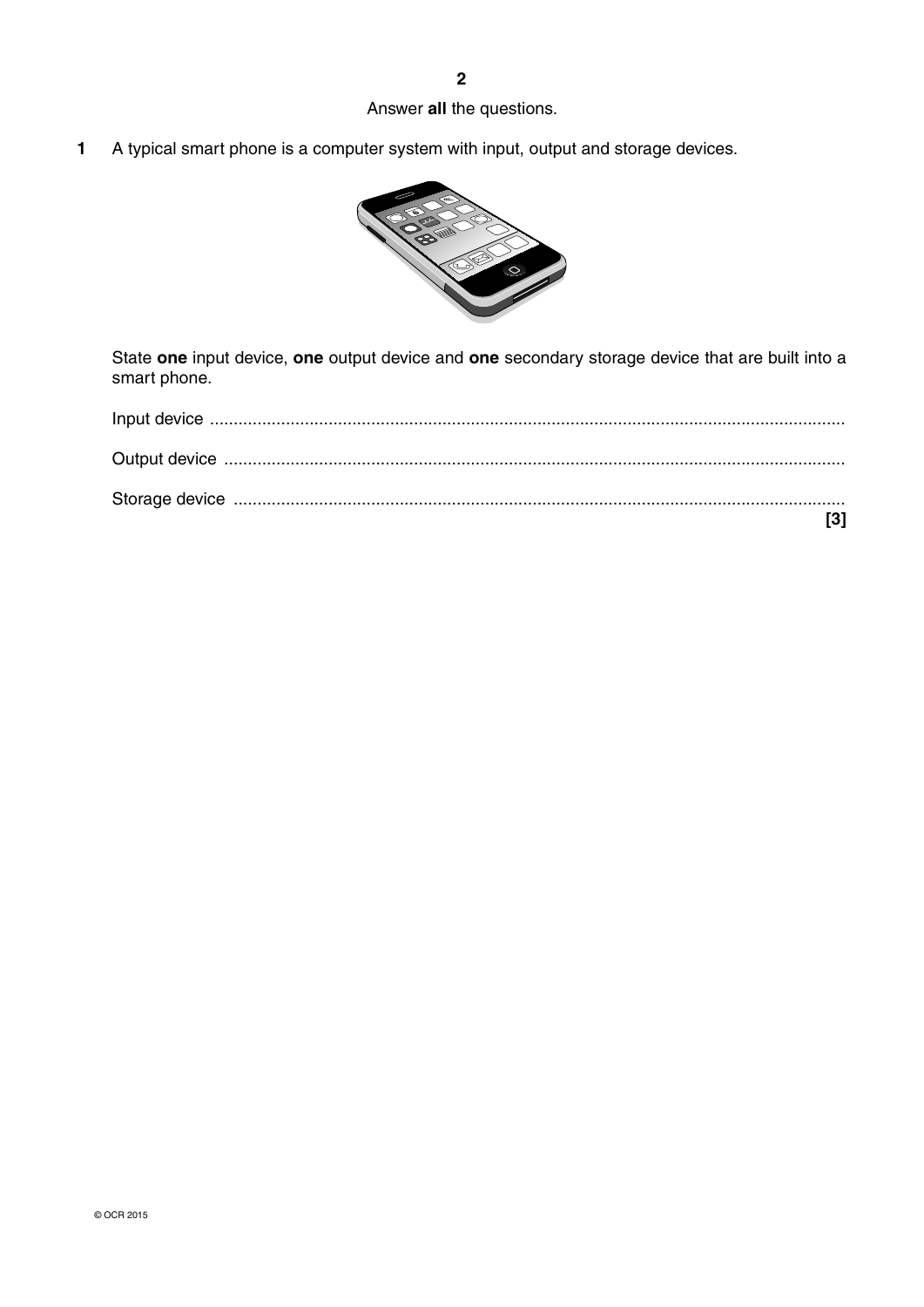- **2** The website of a school allows visitors to download JPG, MP3, MPEG and PDF files.
	- **(a)** The table below describes the content of four files that can be downloaded from the website.

Complete the table using the file types above, identifying the **most suitable** file type for each item. You may use a file type more than once if appropriate.

| Content                                                                      | <b>Type of file</b> |
|------------------------------------------------------------------------------|---------------------|
| An image showing a map of the school                                         |                     |
| A text document containing information for<br>parents about the school rules |                     |
| A high resolution picture of all the staff and<br>pupils                     |                     |
| A short video clip of some pupils saying why<br>they like the school         |                     |

**[4]**

 **(b)** The video clip is compressed using lossy compression.

Explain why lossy compression is suitable for a video clip, but not suitable for a text document.

 ................................................................................................................................................... ................................................................................................................................................... ................................................................................................................................................... ................................................................................................................................................... ................................................................................................................................................... ................................................................................................................................................... ................................................................................................................................................... ................................................................................................................................................... .............................................................................................................................................. **[3]**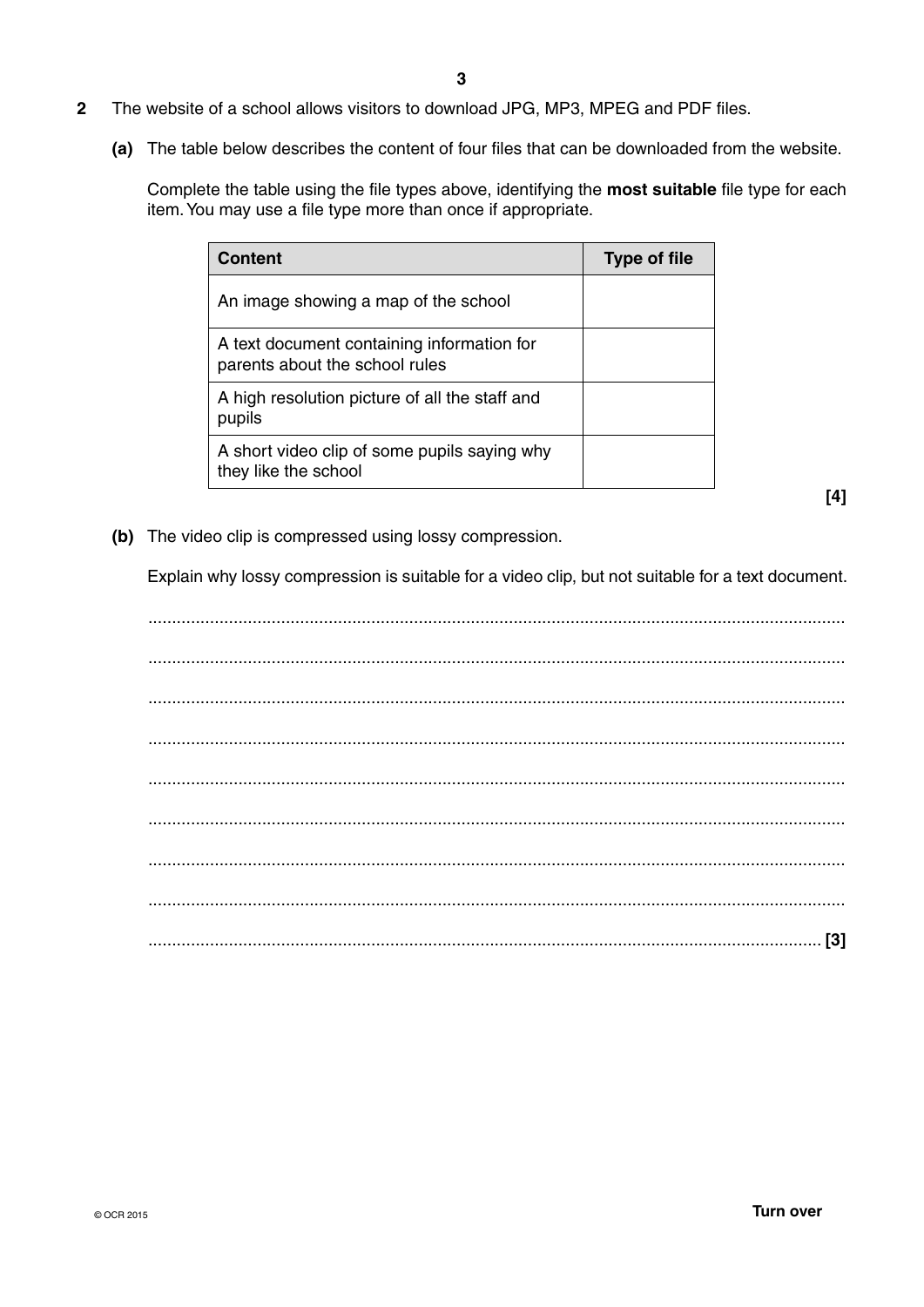**3** A computer program calculates the correct dose in grams of a type of medicine.

The algorithm used is shown by the flow diagram below.

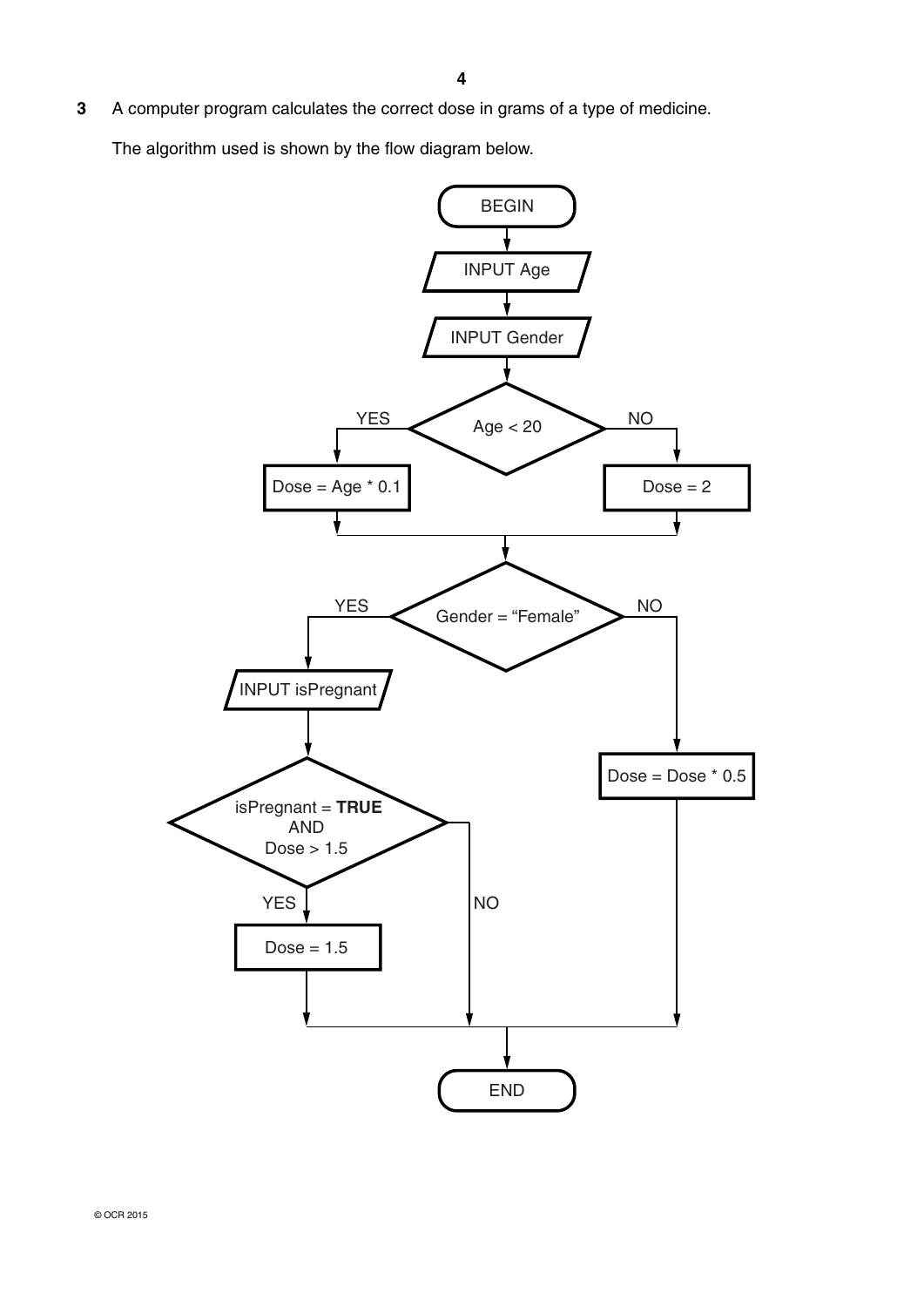(a) The data type of the variable Age is Integer.

State the data type of the following variables used in the flow diagram.

| <b>Variable</b> | <b>Data Type</b> |
|-----------------|------------------|
| Gender          |                  |
| Dose            |                  |
| isPregnant      |                  |

 $[3]$ 

(b) Use the flow diagram to calculate the correct dose of medicine for a male aged 30.

You must show your working.

(c) Use the flow diagram to calculate the correct dose of medicine for a pregnant female aged 19. You must show your working.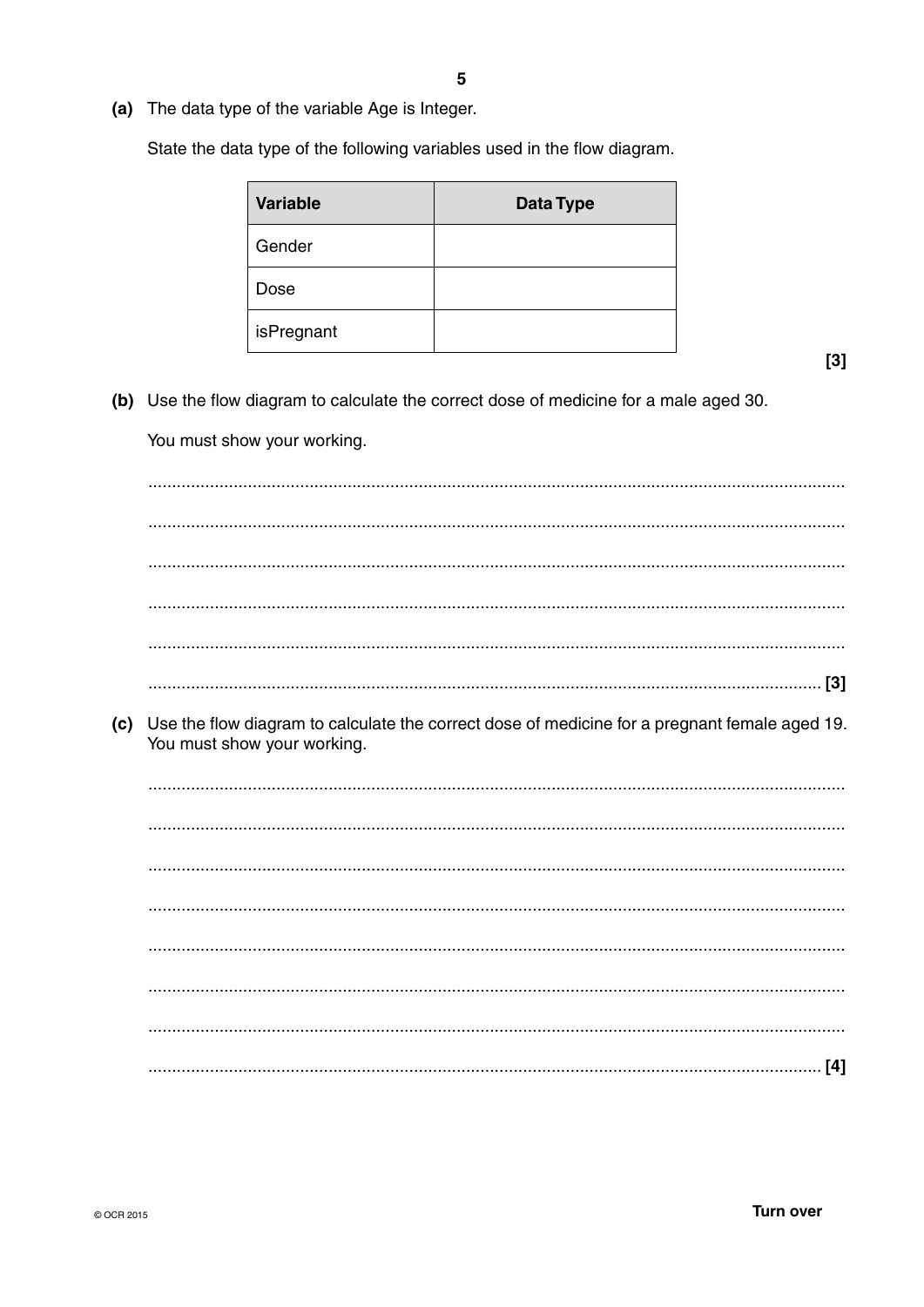- Security on a computer can be provided directly by the operating system or by using utility  $\Delta$ programs.
	- (a) Utility programs include antivirus, file transfer, firewall and system cleanup.

State which two of these utilities can be used for security.  $\mathsf{[}2\mathsf{]}$ (b) Identify and describe two methods by which the operating system can provide additional security directly.  $[4]$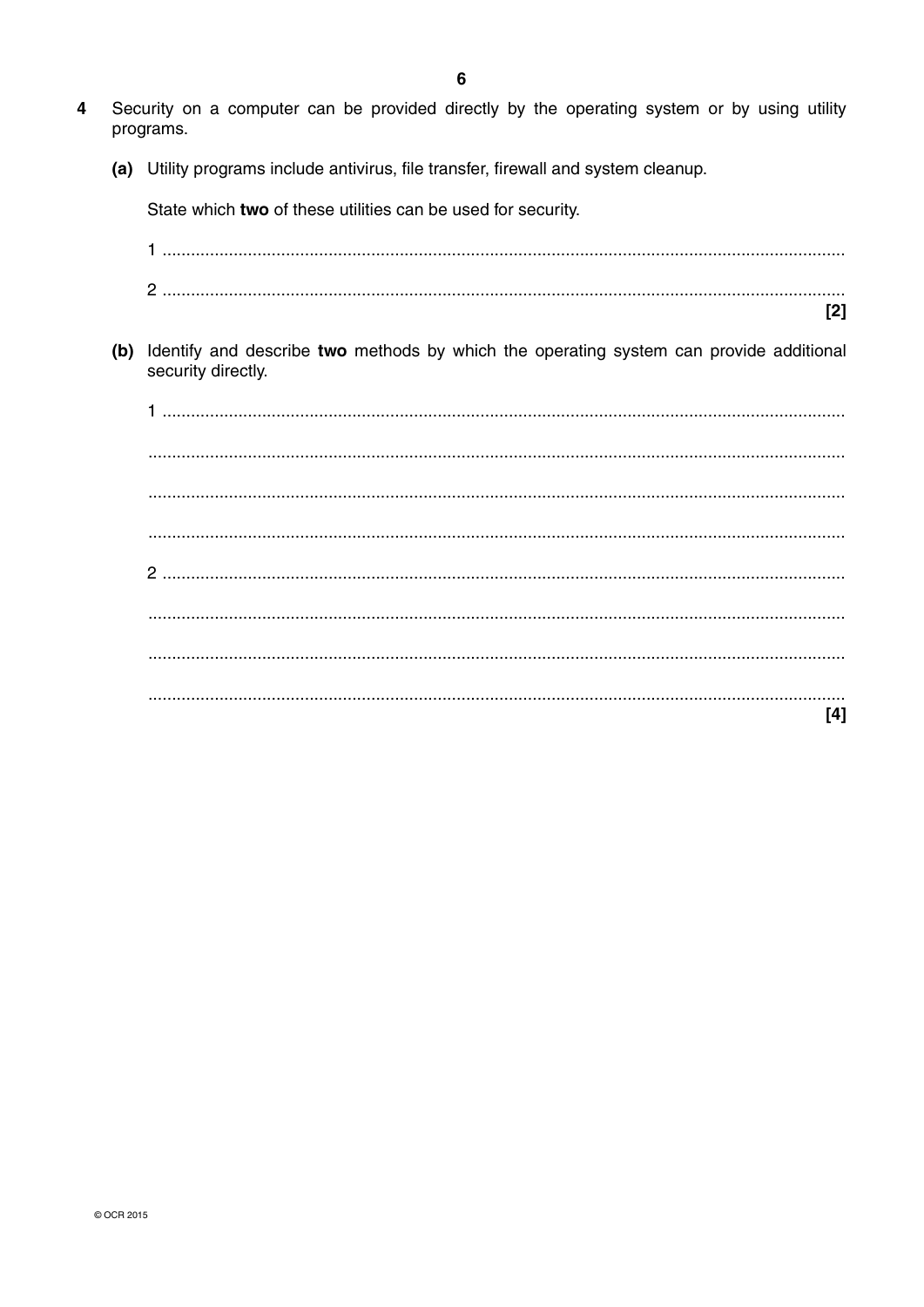**7 BLANK PAGE**

**Question 5 begins on page 8**

**PLEASE DO NOT WRITE ON THIS PAGE**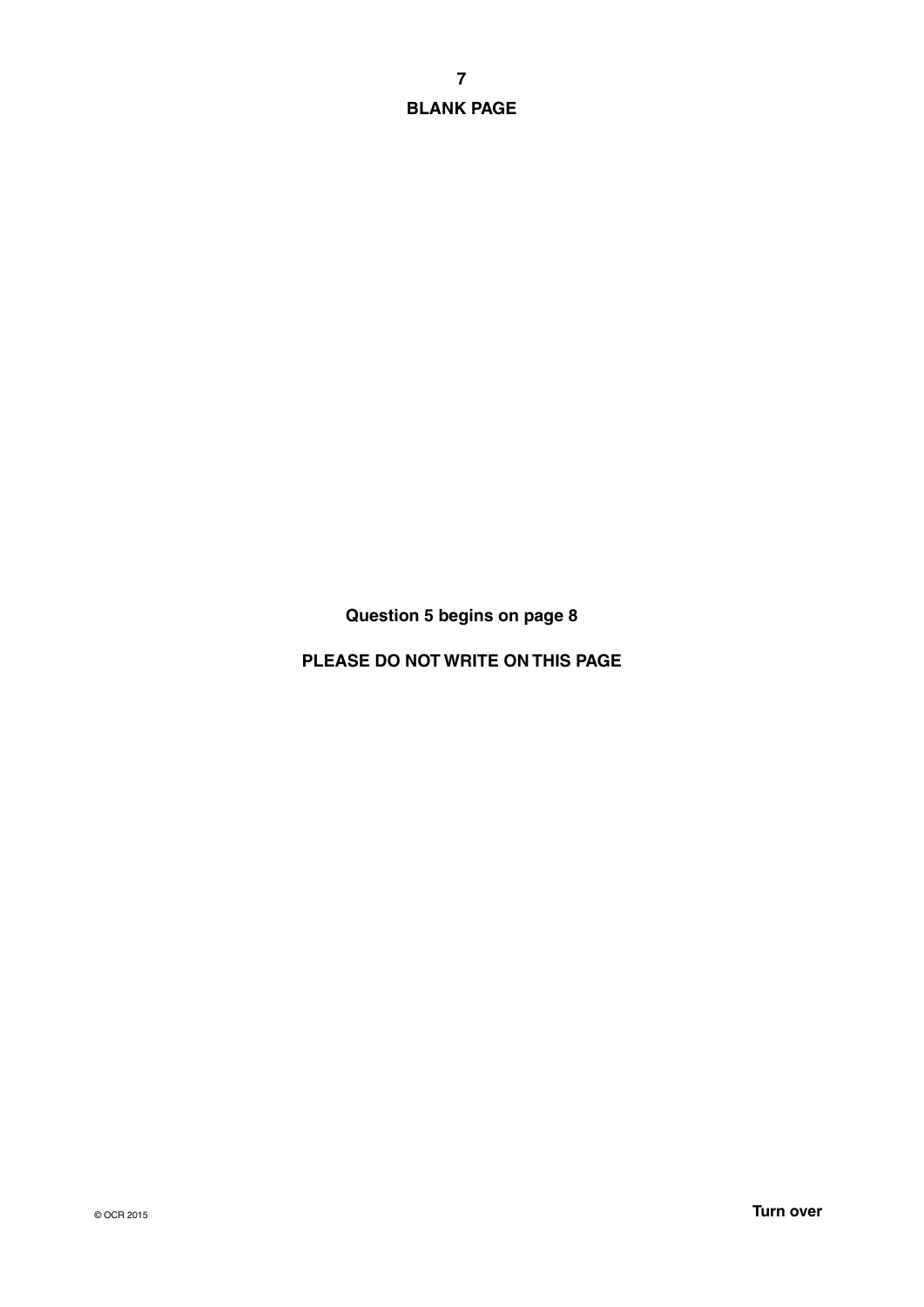- Graeme is a freelance programmer. He has written a program for a client and gives the client both 5 the high level code and the machine code of the program.
	- $(a)$  (i) Describe what is meant by

High level code

Machine code  $[4]$ State why Graeme needs a compiler.  $(ii)$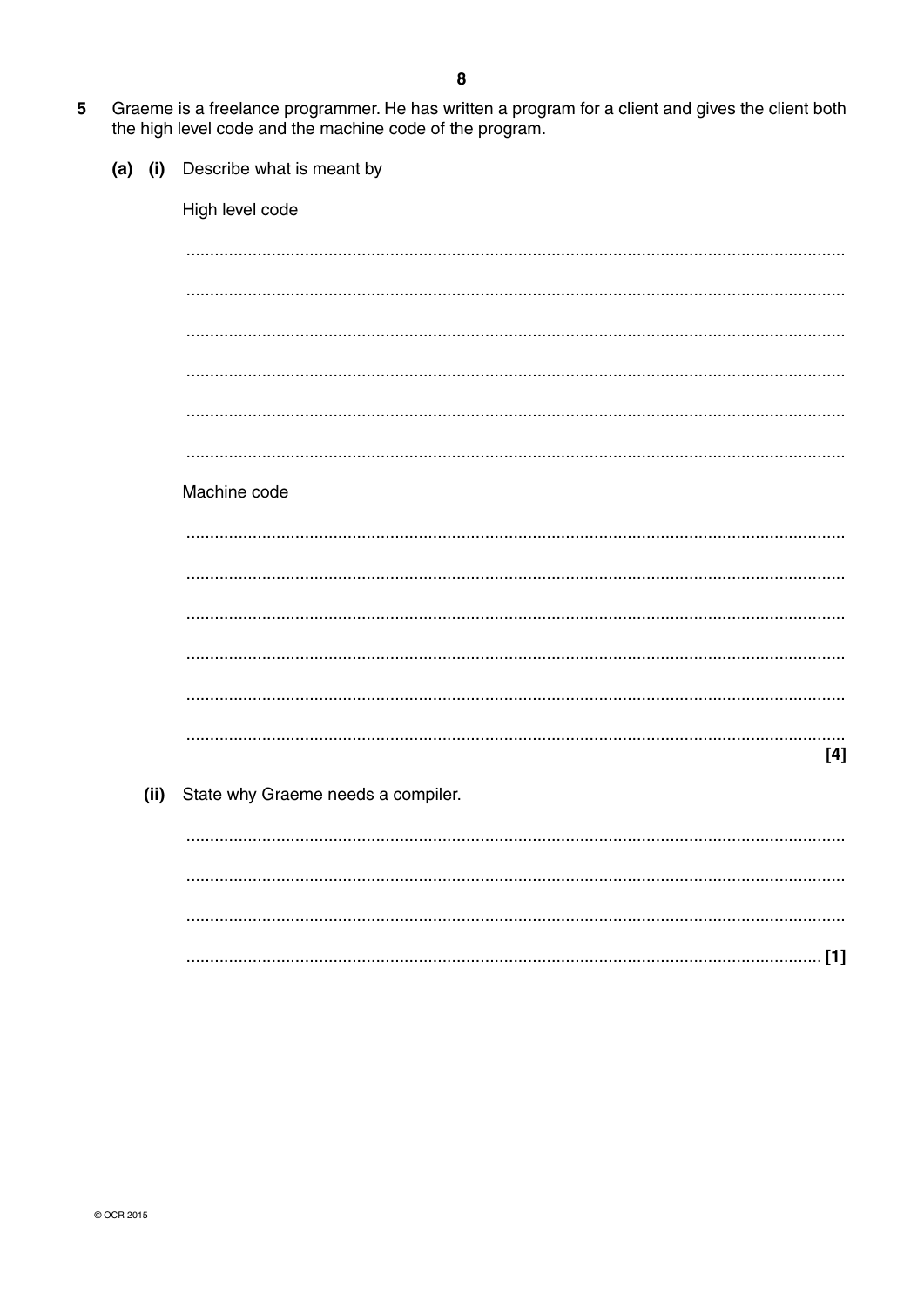(b)\* Graeme hires a small team of programmers to work with him on larger projects.

Describe the standards that Graeme and his team should apply to the code they produce, justifying why these standards are needed.

The quality of your written communication will be assessed in your answer.

| [6] |
|-----|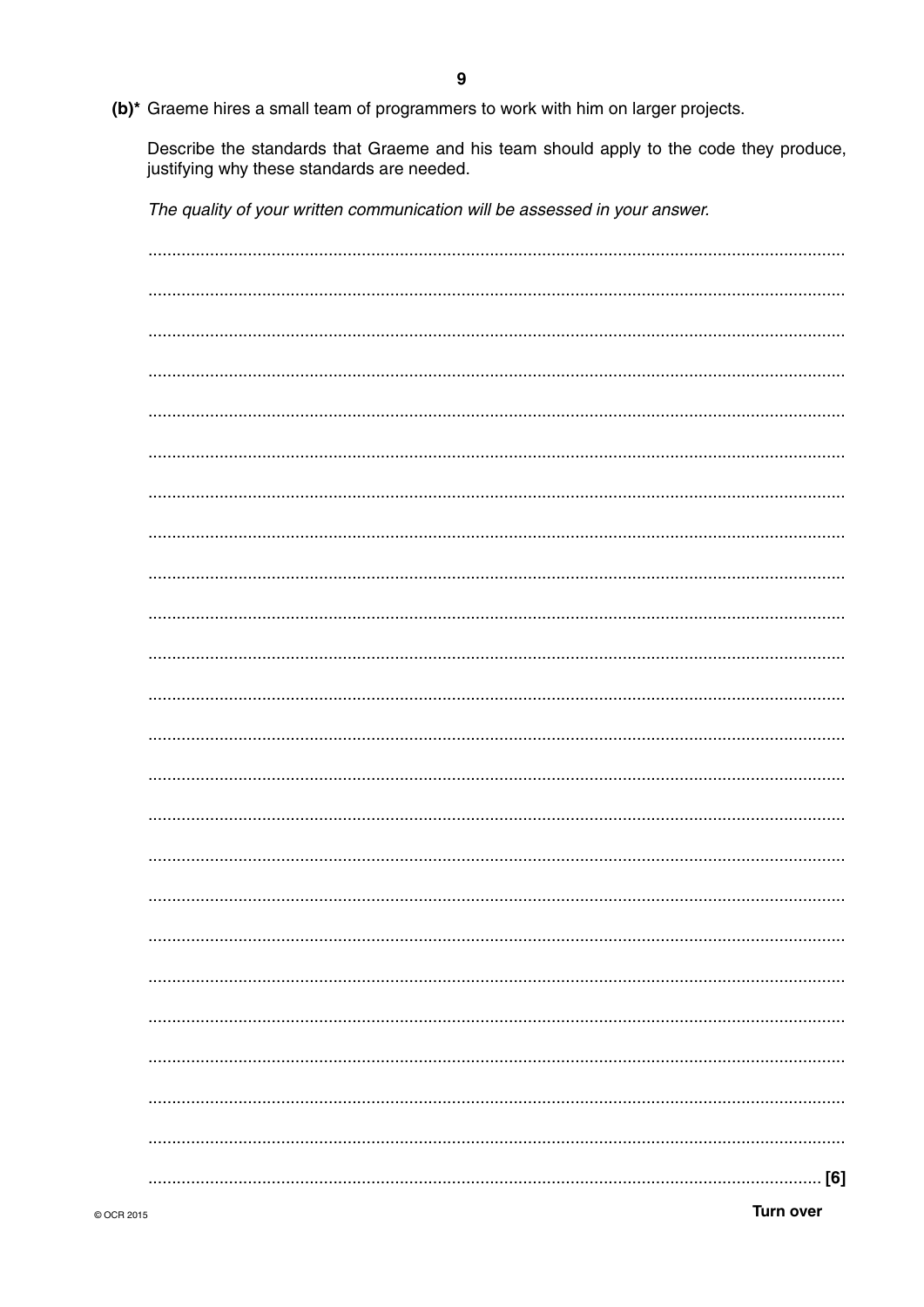- 6 A hairdresser uses a relational database to keep records of his clients and their appointments. The hairdresser uses off-the-shelf data-handling software to manage the database.
	- (a) State what is meant by off-the-shelf software.

(b) Describe how the data-handling software can be used to set up the structure of the database, before any data is added.

(c) State two tasks the hairdresser can perform using the data-handling software, once the database is in use.

 $[2]$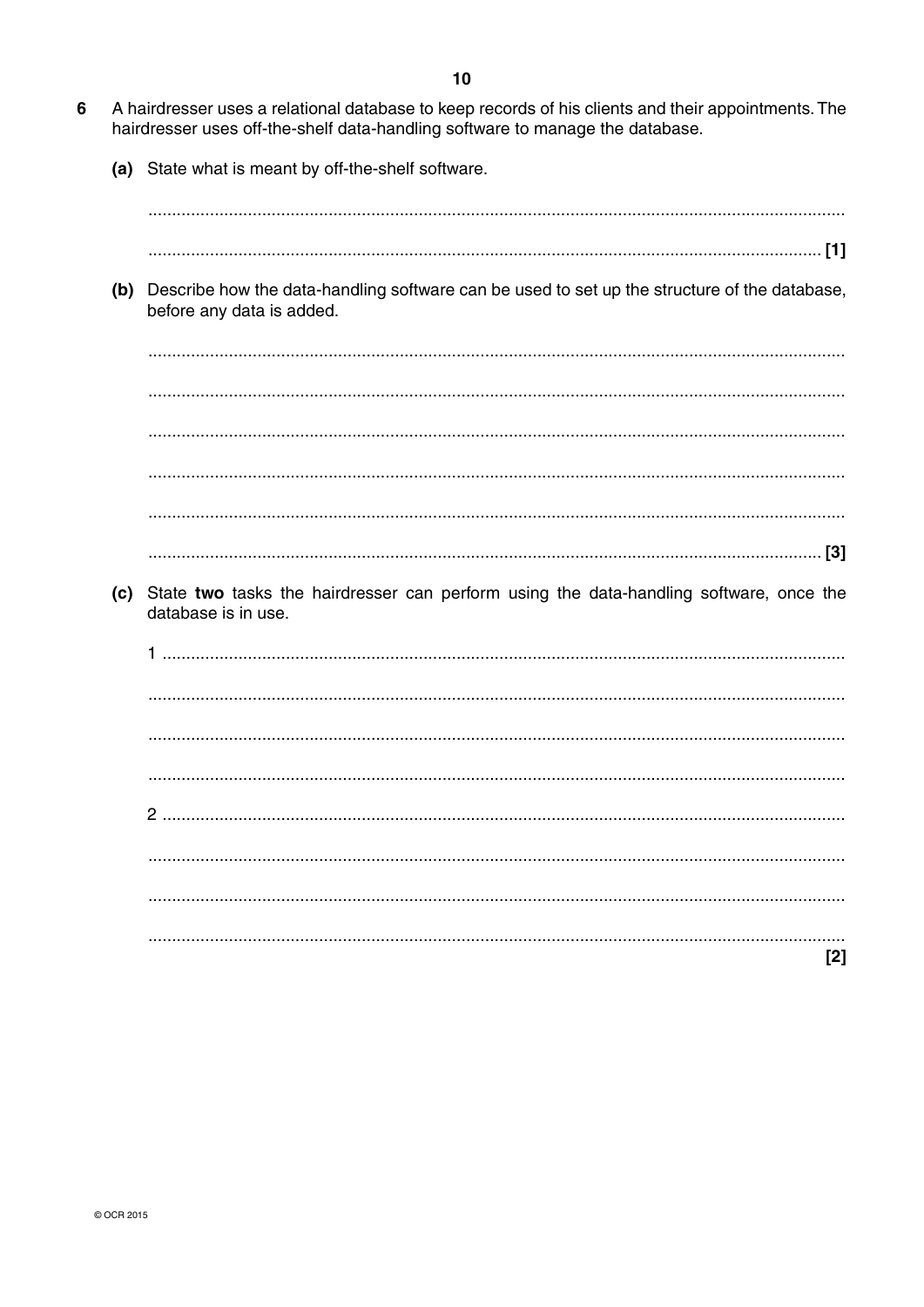**11 BLANK PAGE**

**Question 7 begins on page 12**

**PLEASE DO NOT WRITE ON THIS PAGE**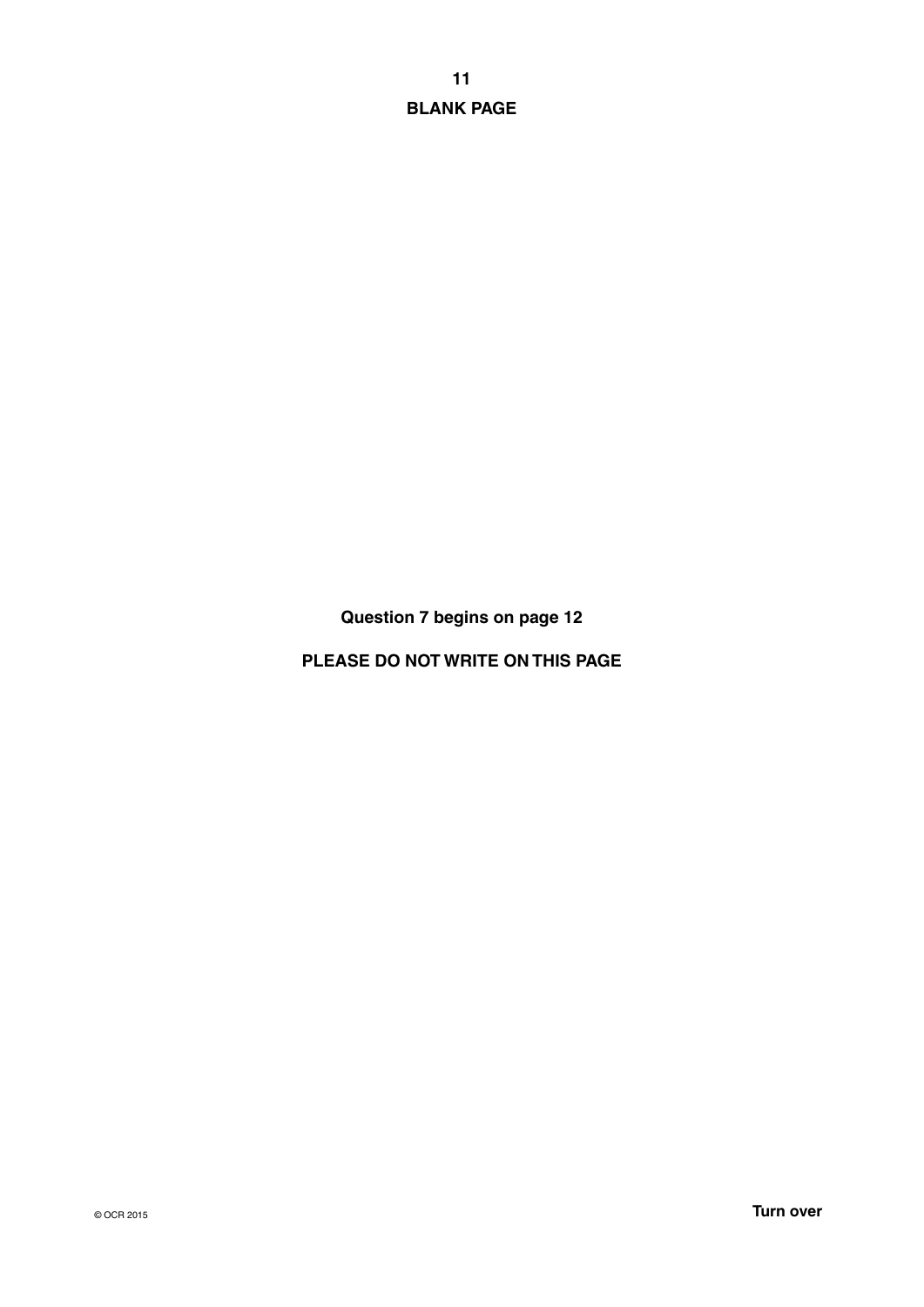- Dipesh is thinking of buying a tablet computer to replace his old desktop computer.  $\overline{7}$ 
	- (a) Describe how the CPU and RAM work together to enable the tablet computer to operate.

(b) The tablet computer also uses cache memory. Describe the purpose of cache memory.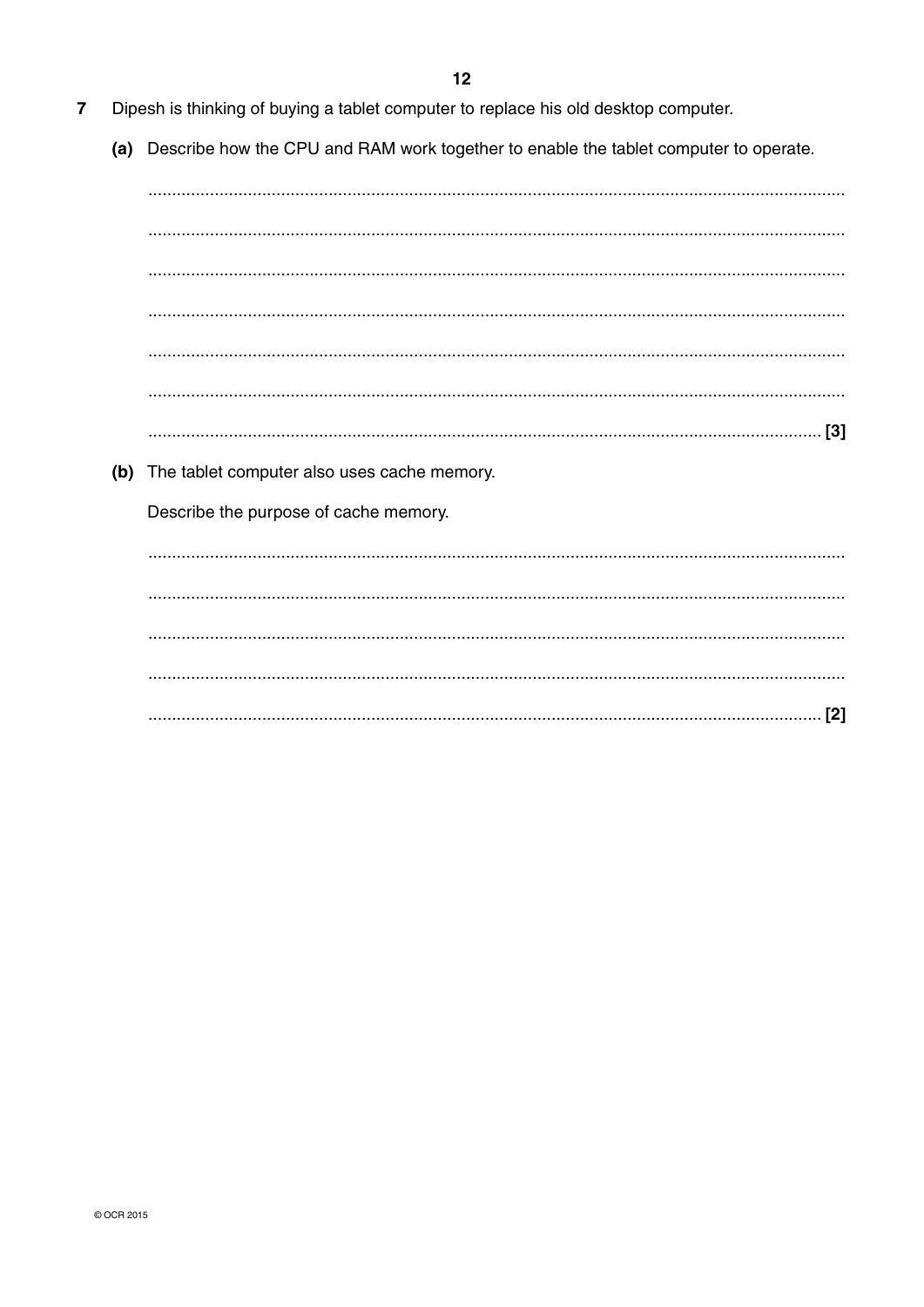- $13$
- (c)\* Describe how the advances in memory technology have allowed significant improvement in the performance of devices such as tablet computers.

The quality of your written communication will be assessed in your answer.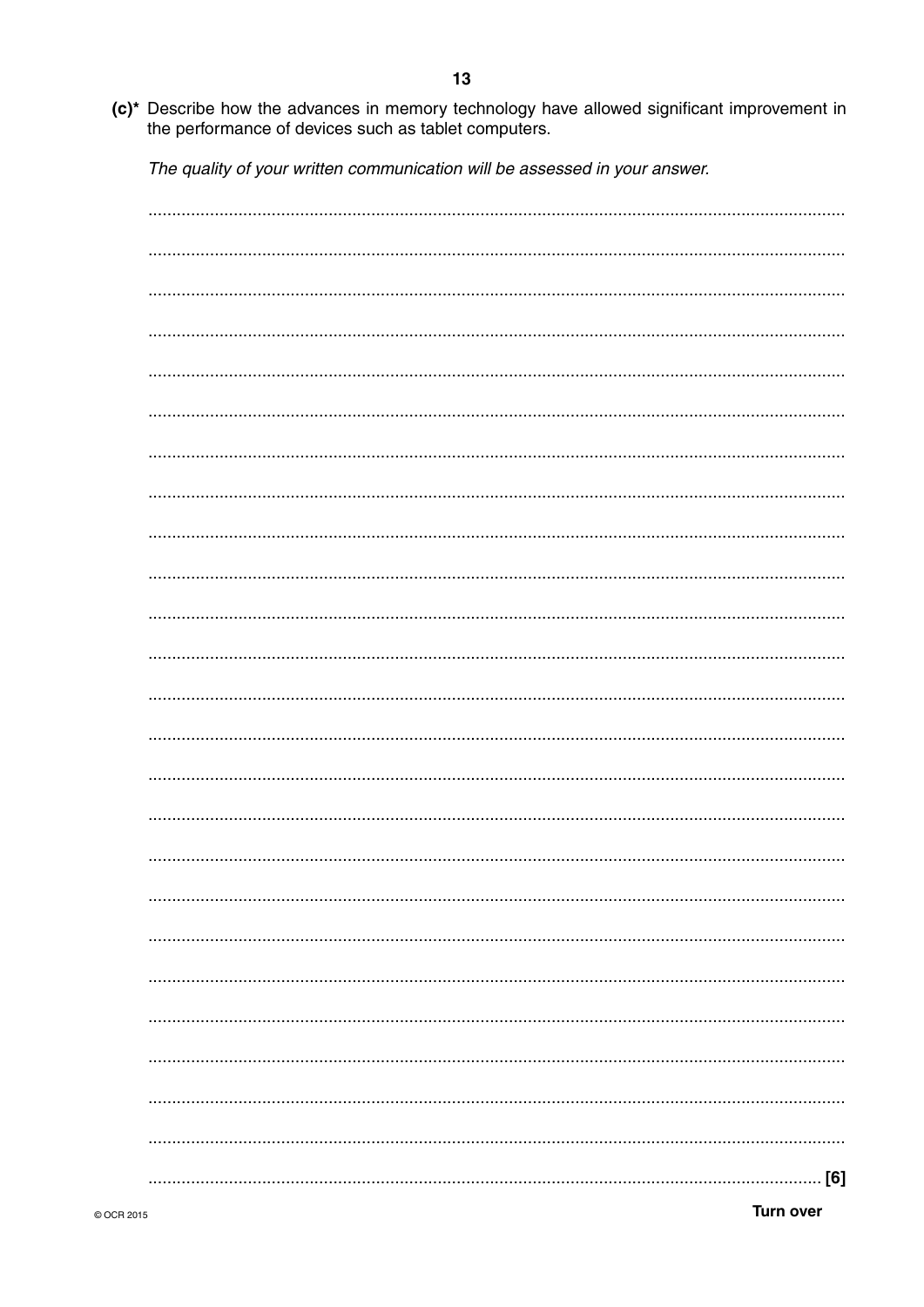**8** A microwave oven is controlled by a small, specially built CPU.

The table below shows some CPU instructions and what they mean.

| <b>CPU</b> instruction | <b>Meaning</b>            |
|------------------------|---------------------------|
| 00001000 00010100      | Add 20 to the timer       |
| 00001000 00000001      | Add 1 to the timer        |
| 00000100 00000001      | Subtract 1 from the timer |

- **(a)** Using examples from the instructions above, state what is meant by:
	- **(i)** an opcode

 ........................................................................................................................................... ........................................................................................................................................... ...................................................................................................................................... **[2] (ii)** an operand ........................................................................................................................................... ........................................................................................................................................... ...................................................................................................................................... **[2]**

The time displayed on the microwave oven is represented as two 8-bit binary numbers, one for the minutes and one for the seconds.

 For example; "8:20" is stored as 00001000 00010100 "15:45" is stored as 00001111 00101101

 **(b)** Show how the time 5:30 will be stored.

 ................................................................................................................................................... .............................................................................................................................................. **[2]**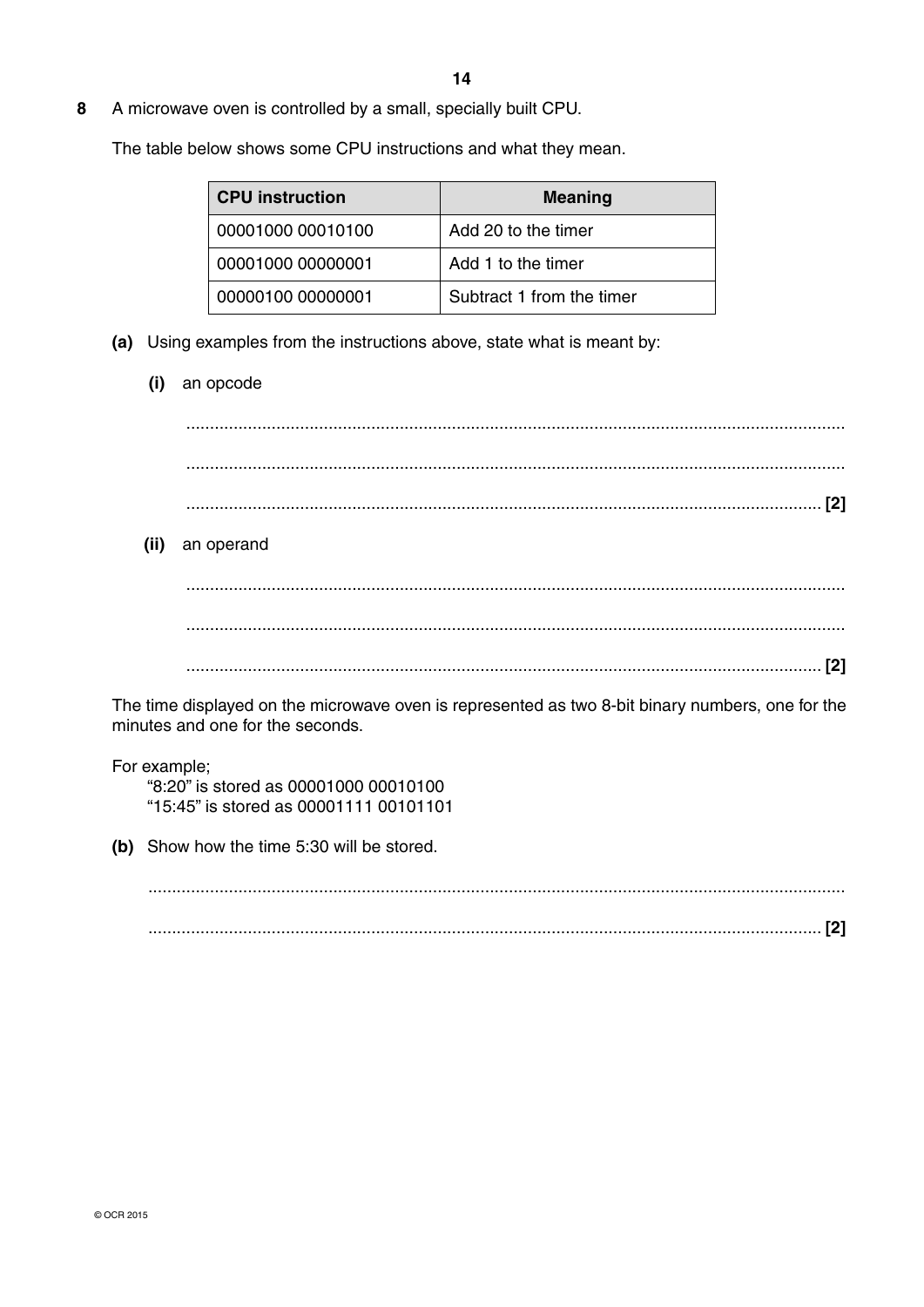(c) 00001000 00010100 can represent either the instruction for "Add 20 to the timer" or the data for the time "8:20".

Explain how the CPU can determine whether it represents an instruction or data.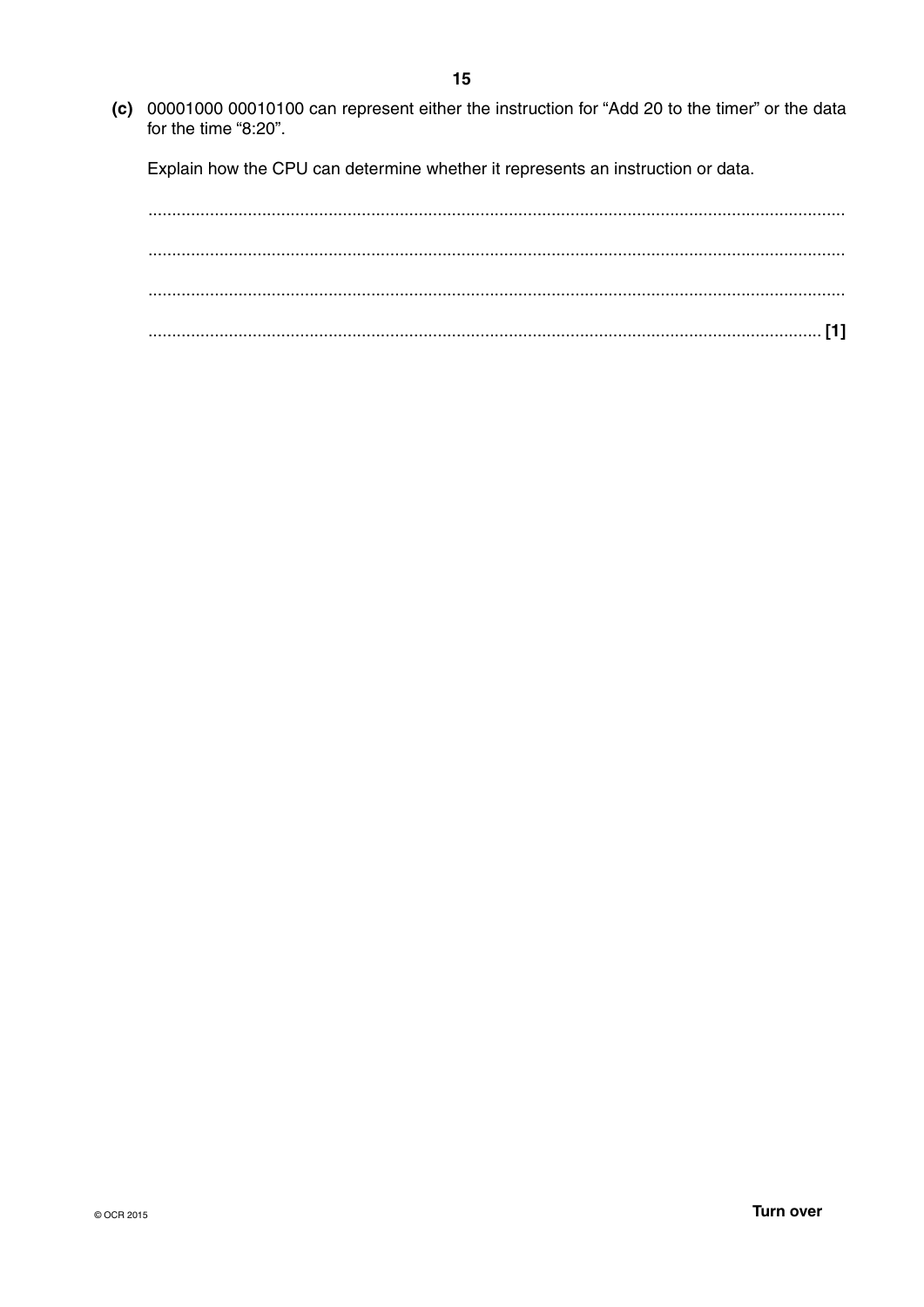- 9 A bank uses a local area network to connect all the computers in its head office.
	- (a) State two ways the local area network can be used to monitor the work of employees.
		- $[2]$
	- (b) Computers in the network can be identified using both IP addresses and MAC addresses. Describe two differences between IP addresses and MAC addresses.

(c) The bank network uses failover.

Describe what is meant by failover and justify the need for failover in the network.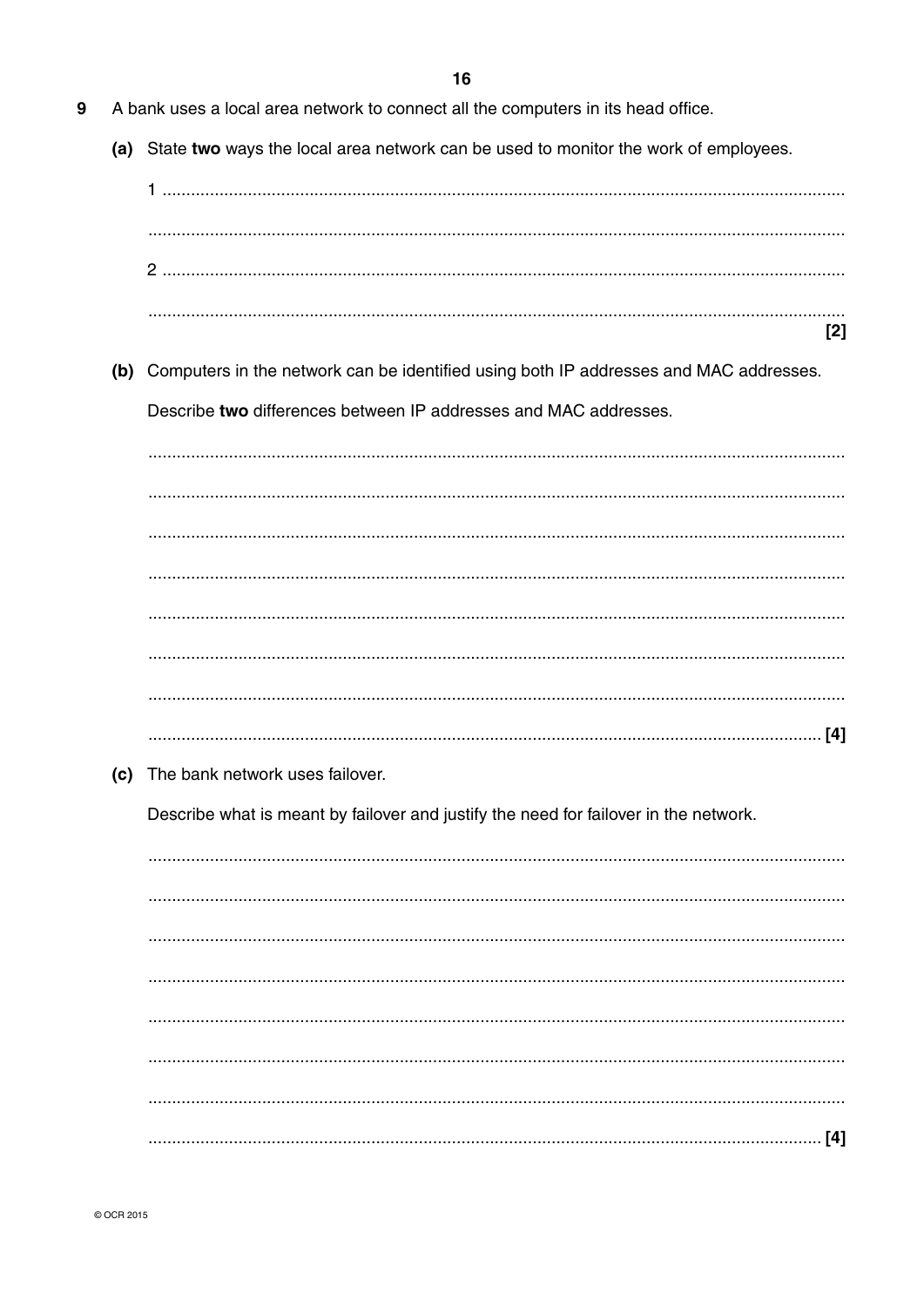**17 BLANK PAGE**

**Question 10 begins on page 18**

**PLEASE DO NOT WRITE ON THIS PAGE**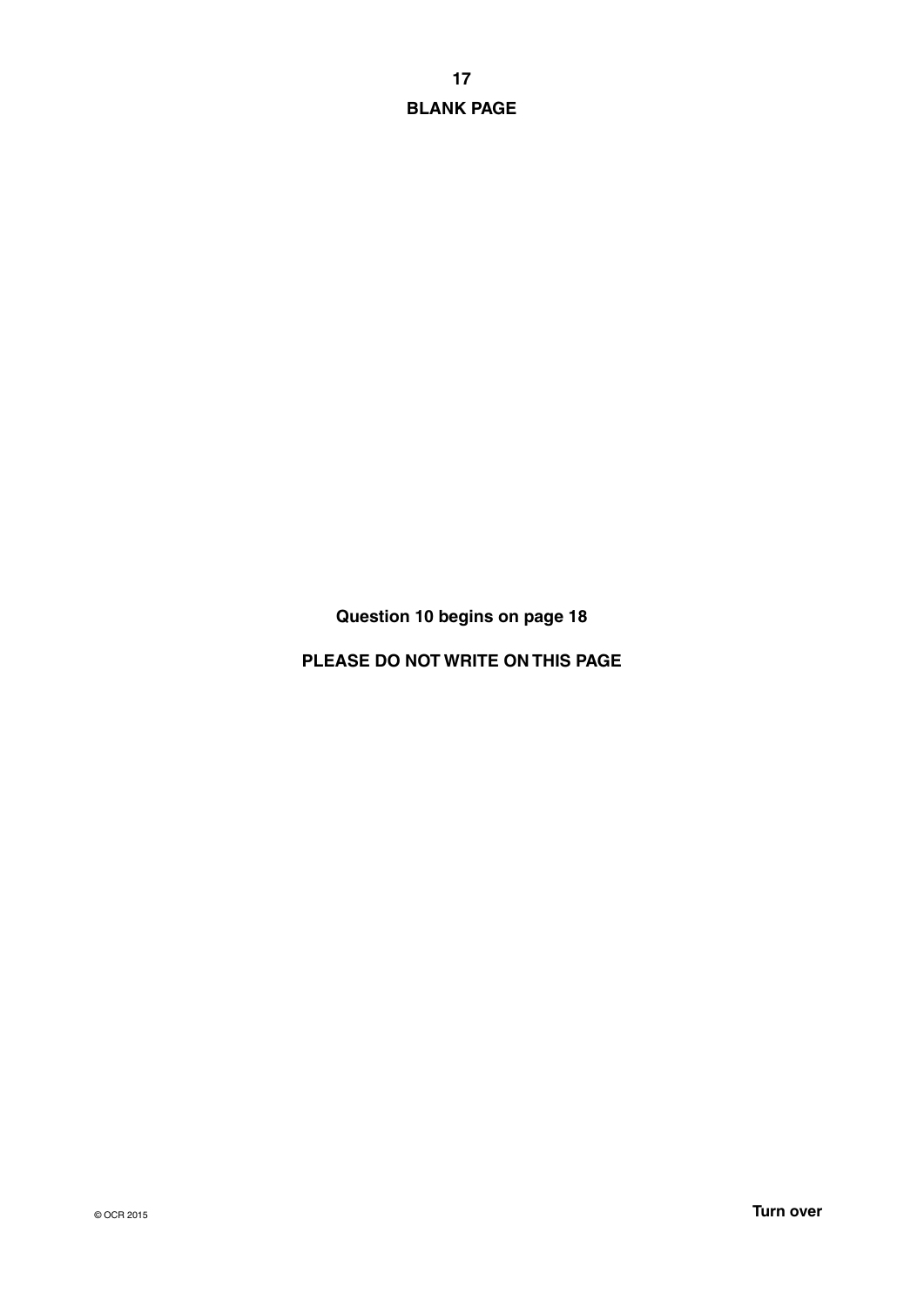**10** A game on a computer shows six players around a table on seats. They are numbered 1 to 6 as shown below.



The names of the players are stored in an array with six elements called PlayerName. The index position of the array is used to indicate the seat number. For example, the value of PlayerName(1) is "Helen".

- **(a)** State the value of PlayerName(3).
- .............................................................................................................................................. **[1] (b)** Describe what will happen if the code for the game includes an instruction to print the value of PlayerName(7). ................................................................................................................................................... ...................................................................................................................................................
	- .............................................................................................................................................. **[2]**

...................................................................................................................................................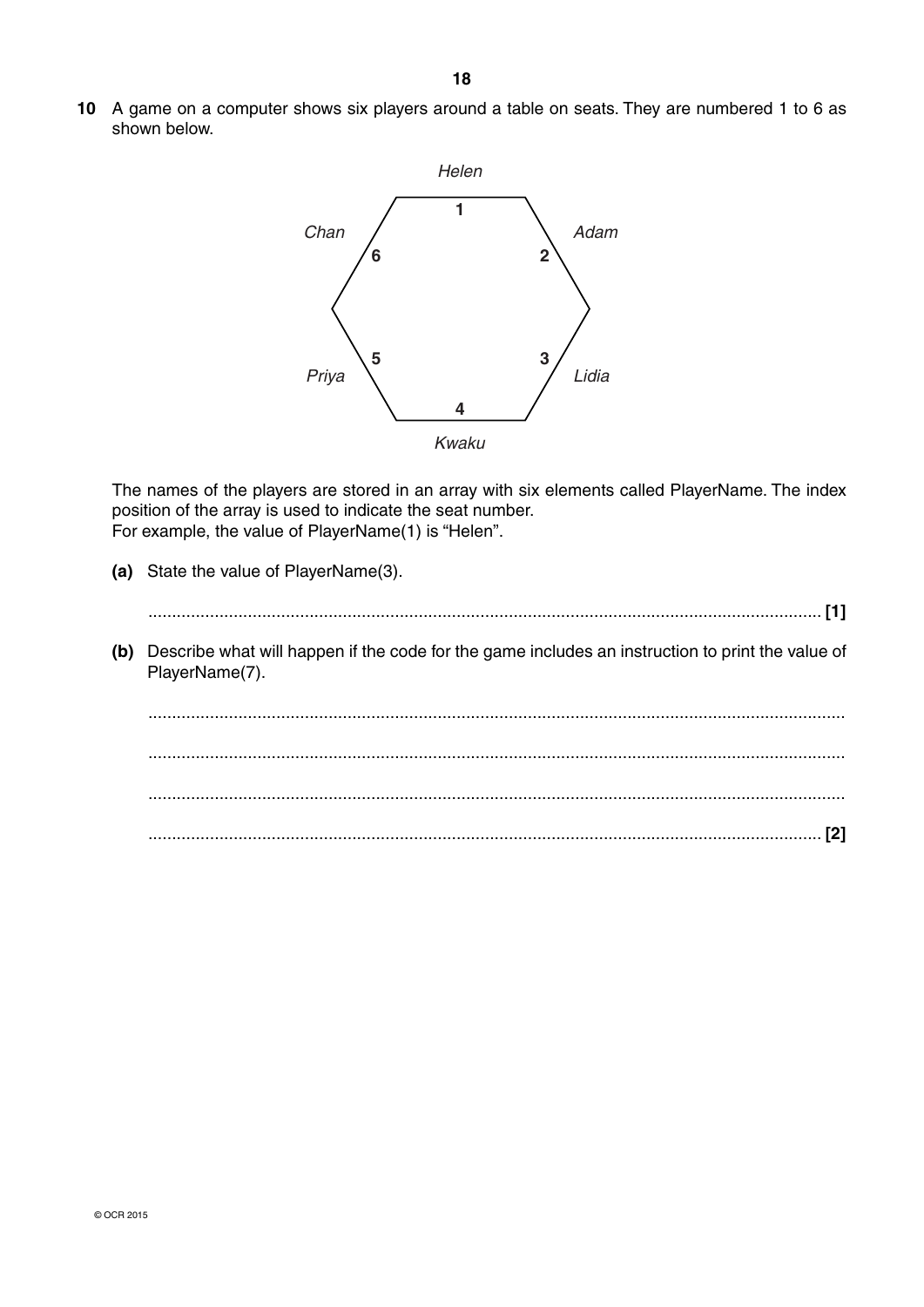| u 1 u y 1 |
|-----------|
|           |
|           |
|           |
|           |
|           |
|           |
|           |
|           |
|           |
|           |
|           |
|           |
|           |
|           |
|           |
|           |
|           |
|           |
|           |
| [6]       |

occurred. Your algorithm should: allow the number of places to move to be input  $\bullet$ 

Write an algorithm that will update the contents of the array PlayerName after a move has

 $\bullet$ use iteration

seat 1 etc.

ensure that all of the existing players' names are moved to the correct position in the  $\bullet$ array.

For example, if the number of places is 2, Helen will move to seat 3, Priya will move to